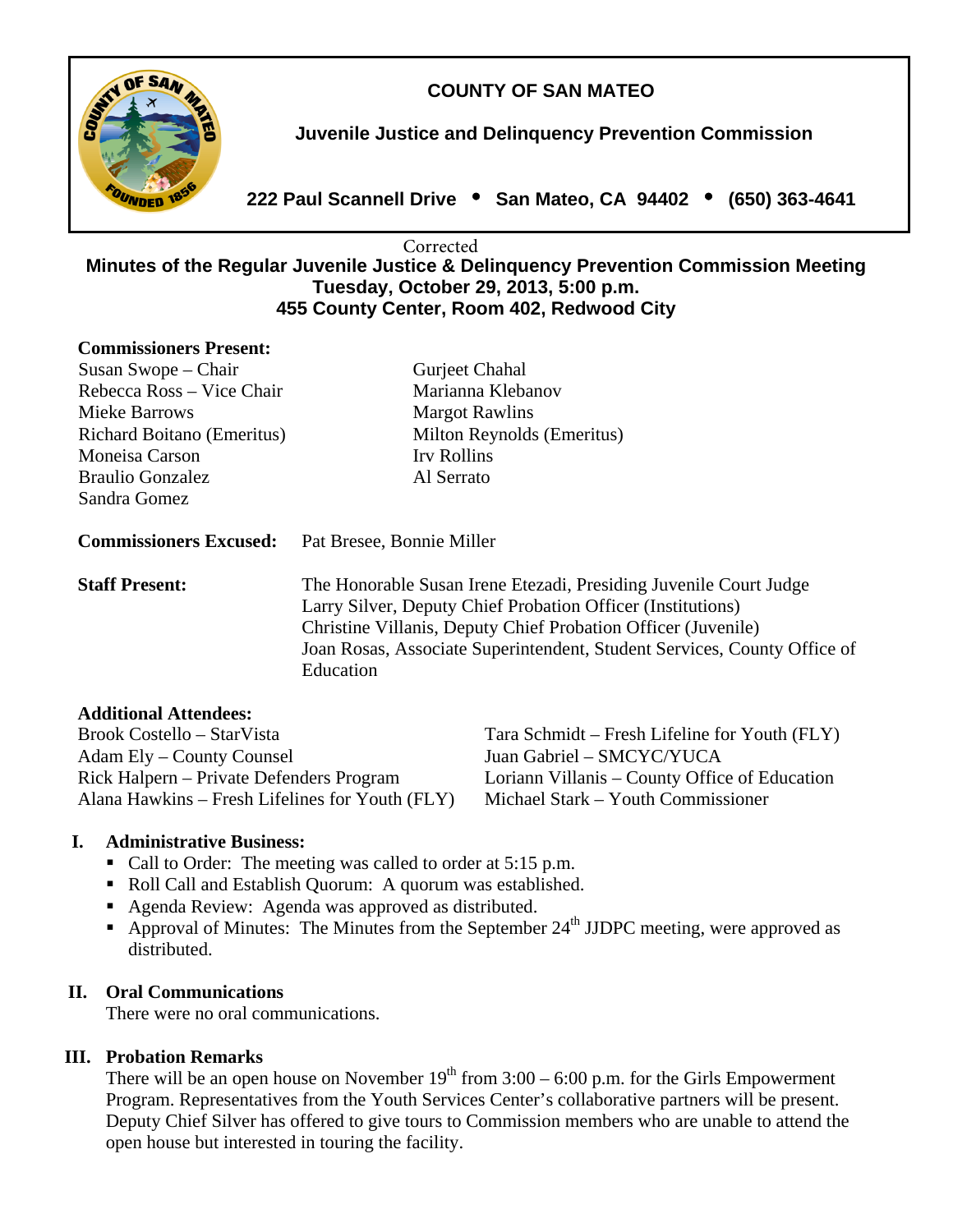## **IV. Court Remarks**

Court and Board remarks were deferred to later in the meeting.

## **V. Inspections**

## a. EPA Teen Home (S. Swope)

As recommended at the last JJDPC Meeting (September), the report was corrected to reflect that a health inspection is *not* required for homes with six or fewer residents. Commissioner Swope is still waiting for a fire inspection to be scheduled and will add that date to the report. Otherwise, the report is complete and approved.

## b. YSC (R. Ross)

The facility is relatively new and otherwise very well run. However, due to scheduling issues with the local fire agency, a fire inspection has not been scheduled yet. It became clear during the fire drill there is not a good evacuation plan for the F2 housing unit. Staff is aware of this issue and is working to resolve it.

## Areas of concern:

- 1. *Covered overhangs* -- There is a need for more covered overhangs between the ELM Unit and the school. On rainy days, minors attend school on-unit because the uncovered areas are slippery and pose a safety issue for staff and minors. There is currently no money in the budget to have overhangs installed and there is no provision for it in the County's Capital Improvement Plan. The commission suggested that floor mats be installed in the meantime.
- 2. *Evening Meals* -- Minors have also complained that they are hungry in the evening because dinner is served at 4:00 p.m. in the afternoon so kitchen staff can be sent home by 5:00 p.m. to avoid overtime and union issues.
- 3. *Documentation --* There were concerns about the lack of documentation that shows minors participation in programs. Deputy Chief Silver acknowledged that while there are comprehensive files for minors in the secured housing unit, the process for documentation is less defined in other units.He is currently looking into a solution that will be more consistent across all units.
- 4. *Clothing* -- Youths have complained that they do not receive fresh pants and shirts on a daily basis. This has been brought to the attention of Director Hori; he is currently looking into this issue.
- 5. *Phone Calls and Outgoing Mail* -- There were concerns about phone access, particularly in the case of those youths whose parents do not have a cell phone, or cannot afford collect call fees. There is also concern about outgoing mail not being picked up regularly. Director Hori indicated that he will look into both of these issues, and send out a memo to all units about the outgoing mail procedure.
- 6. *Medical Treatment After Hours* There is no process in place for on-site medical treatment after 11:00 p.m. Youths that become ill must either be taken to the ER (if the situation is severe enough) or wait until the nurse arrives the following morning. Staff cannot provide medical services of any kind because of liability. This issue can be resolved by employing an on-call nurse, allowing staff to administer mild pain medication, or phone a medical center for advice.

Commissioner Ross also wanted to clarify that the number of grievances was actually 42, and not 75 as previously stated.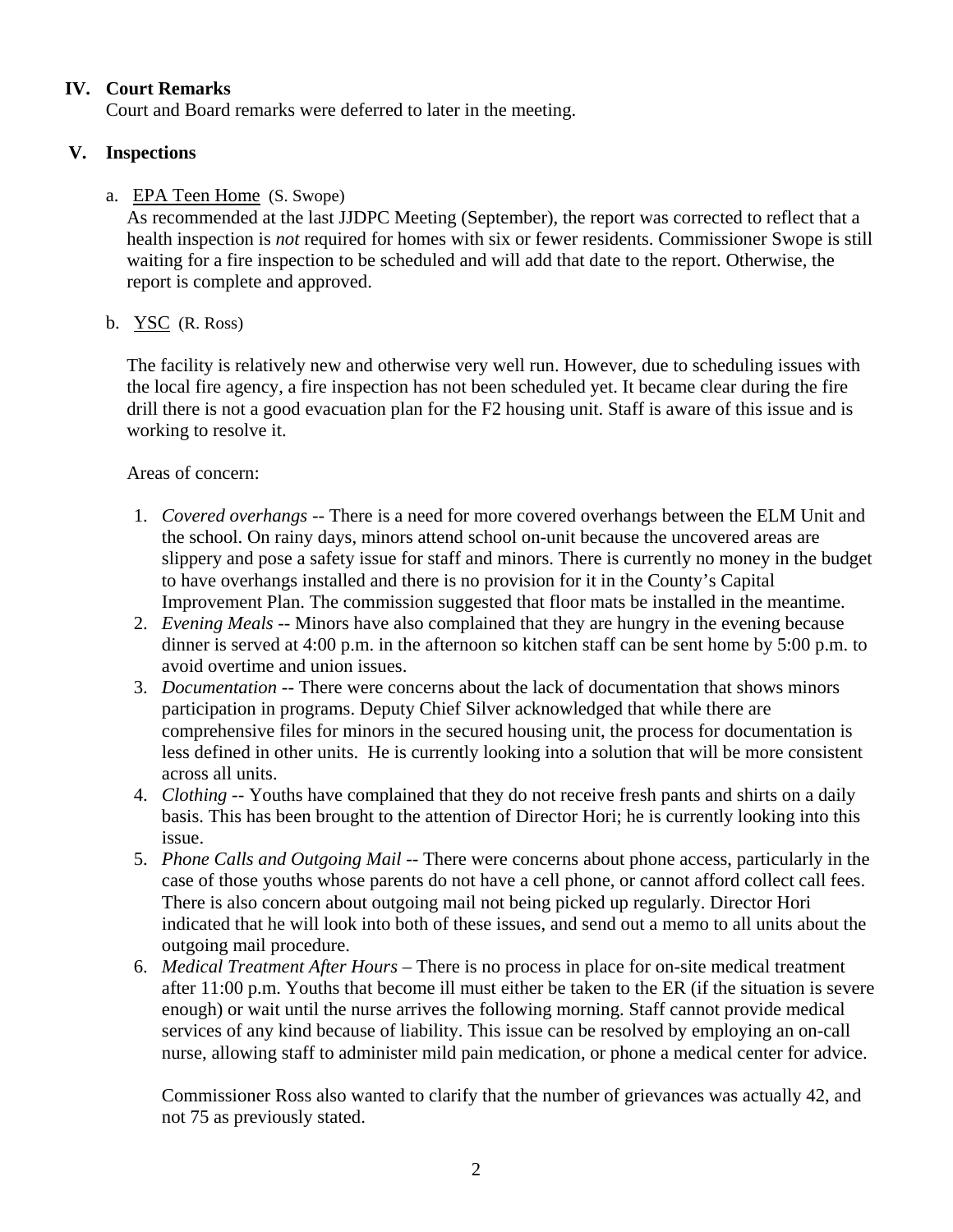- 1. Develop a better documentation process that describes the programming that each minor is receiving, explanations for missed school days, time spent in room and why, etc.
- 2. Look into the possibility of hiring an on-call nurse for after-hours medical treatment.
- 3. Provide the Commission with a written phone-call policy as well as post the policy in all units to ensure that youths are aware of it.
- 4. Provide a written response to the Commission to explain the meal policy with a description of what an evening snack is.
- 5. Seek approval and funding from the Board of Supervisors to install covered overhangs.
- 6. Clarify the process for issuing fresh shirts/pants, or provide an explanation as to why youths do not receive fresh clothing daily, if that is the case.
- 7. The recommendation for new turf will remain on the list of recommendations carried over from the previous year.

Commissioner Ross also suggested that a member of the Commission do an in-depth review of the meals provided at the YSC and report back to the Commission. Margo Rawlins agreed to work with Director Rich Hori and/or Deputy Chief Silver on this project. Commissioner Barrows suggested that Commissioner Ross draft the recommendations for the letters to the Judge and also include a paragraph listing the things at the facility that were found to be working well.

### c. YSC School (I. Rollins )

The concern around the issue of rainy days has already been addressed. The inspectors were very impressed with the school program and the collaborative relationship between the YSC and the school. The programs meet the mandated requirements of a public school. The school is also working with the County Office of Education to pursue Western Accreditation of Schools and Colleges (WASC) certification. The inspectors commend the school on this effort. If the school obtains WASC certification, credits acquired by students will be more easily transferable to community colleges or universities. It should also be noted that the inspectors applaud the commissions teaching staff for its use of community volunteers.

Areas of concern:

- 1. The number of youths in English Language Development and Special Education programs are quite high. The inspectors hope to see this issue addressed in the future by the school's Education Committee.
- 2. Online college classes have been discontinued. Youths on long-term therapeutic detention who already have a high school diploma or GED, have no additional opportunities to further their academic pursuits while in detention. While other students attend classes, these youths are confined to their rooms.

Joan Rosas commented that the school's primary responsibility is K-12 education. While staff can assist students in getting signed up for college course, they cannot sit with them as they take online courses. Joan Rosas commented that she recently attended a meeting regarding the educational needs of youths in foster care. Representatives from local community colleges were present and expressed an interest in working with Probation staff to assist youths who are preparing for college. **M:** Barrows/**S:** Gonzalez to approve the YSC school report with the discussed recommendations of the Commission. *APPROVED* **unanimously**.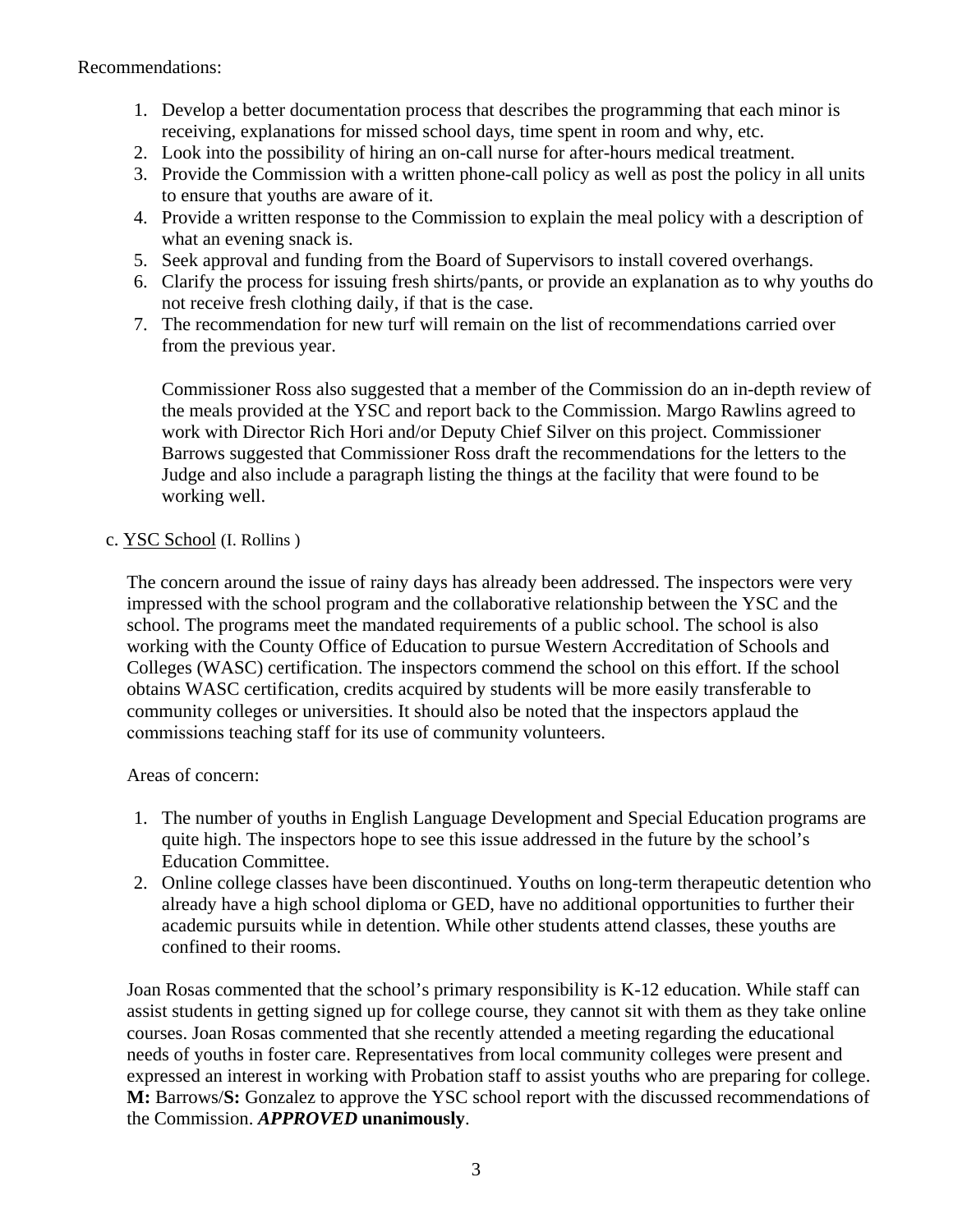### d. Glenwood (M. Klebanov)

Revisions have been made to Camp Glenwood report according to the recommendations made at the previous JJDPC Meeting in September. The issue of the grievances against a particular teacher has been addressed by Joan Rosas. The home phone policy has been clarified, and now states that youths *will not* be prohibited from being ordered into Camp Glenwood because their parents do not have a home phone. The possibility of using GPS tracking devices is up for future review by Camp Glenwood.

**M**: Barrows/**S:** Ross to approve the inspection report for Camp Glenwood as amended. *APPROVED unanimously*.

e. San Carlos Police Bureau (S. Swope)

The inspection of the San Carlos Police bureau revealed that there is continuous video monitoring of youths in secured detention, but there is no audio. The sergeant informed Commissioner Swope that youths are within earshot of those monitoring the video feed. Adam Ely of County Counsel commented that he reviewed *The 2003 Juvenile Title 15 Regulations* and noted that constant video monitoring is a requirement, but he did not see a direct mandate for audio monitoring. Commissioner Barrows cited a quote from the *Inspection Handbook for Minors in Jail* that suggests that there should be some form of direct audio monitoring. Commissioner Ross suggested that a recommendation for audio monitoring be included in the letter to the San Carlos Police Bureau, citing the guidelines in the handbook.

## f. Our Common Ground (M. Barrows)

Commissioner Barrows stated that the status of the inspection report for Our Common Ground is unknown at this time, and there has been no recent update from Commissioner Miller. Commissioner Ross noted that this report was not mandated for 2013, and that the inspection can be completed and reviewed at the January 2014 meeting.

## **IV. Court Remarks**

Judge Etezadi extended an invitation to the Commission to attend an open house event on November 19<sup>th</sup> for the Girls Empowerment Program. The Judge also invited all interested Commission members to attend juvenile court to gain a better understanding of court proceedings. Court is in session Monday through Thursday from 8:00 a.m. to 5:00 p.m. There is no court on Friday afternoons. Juvenile Commissioners are also encouraged to attend for educational purposes. Please contact Judge Etezadi or Judge Lee to set up a visit.

## **VI. Standing Committee Reports**

**a. Education -** (I. Rollins) **–** Commissioner Rollins wanted to bring to the attention of the Commission, the issue of internet security at the YSC. This is a challenge that will need to be addressed as education moves more and more toward the internet. Parameters will need to be set around internet security and what people can and cannot access. Commissioner Reynolds commented that Respect 24/7 held three symposia this year to address the issues of bullying and disproportionate minority suspensions and expulsions. For the 2013- 14 year, Respect 24/7 will address the following areas: increased data sharing and communication among school districts, coalition for safe schools, mental health support in schools, and a focus on teacher professional development. These will be long-term projects, but a framework is being defined.